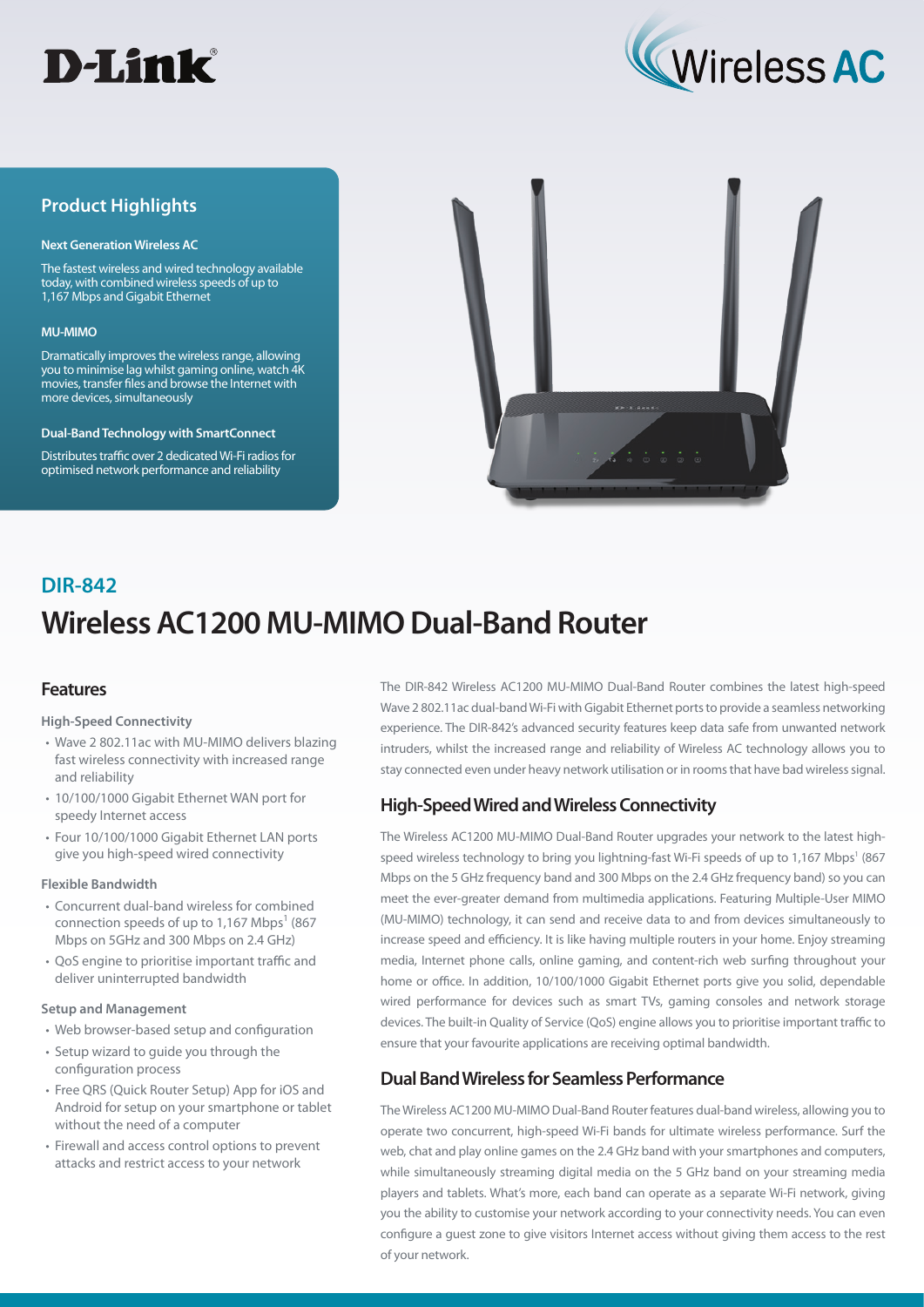

## **Easy to Set Up, Easy to Secure**

Sharing your Internet connection doesn't have to be a complicated process - just open a web browser to access the setup wizard and follow the easy step-by-step instructions to get started. Alternatively, you can download the free QRS (Quick Router Setup) App for iOS or Android to set up directly on your smartphone or tablet without the need of a computer. Implement WPA/WPA2 wireless security in minutes with the wireless network setup wizard, or use Wi-Fi Protected Setup (WPS), which establishes a secure connection to new devices without the need to enter settings or create passwords. In addition, the built-in firewall requires no setup, protecting you against malicious attacks from the Internet, and access control features allow you to restrict access to your network giving you greater control over network users.